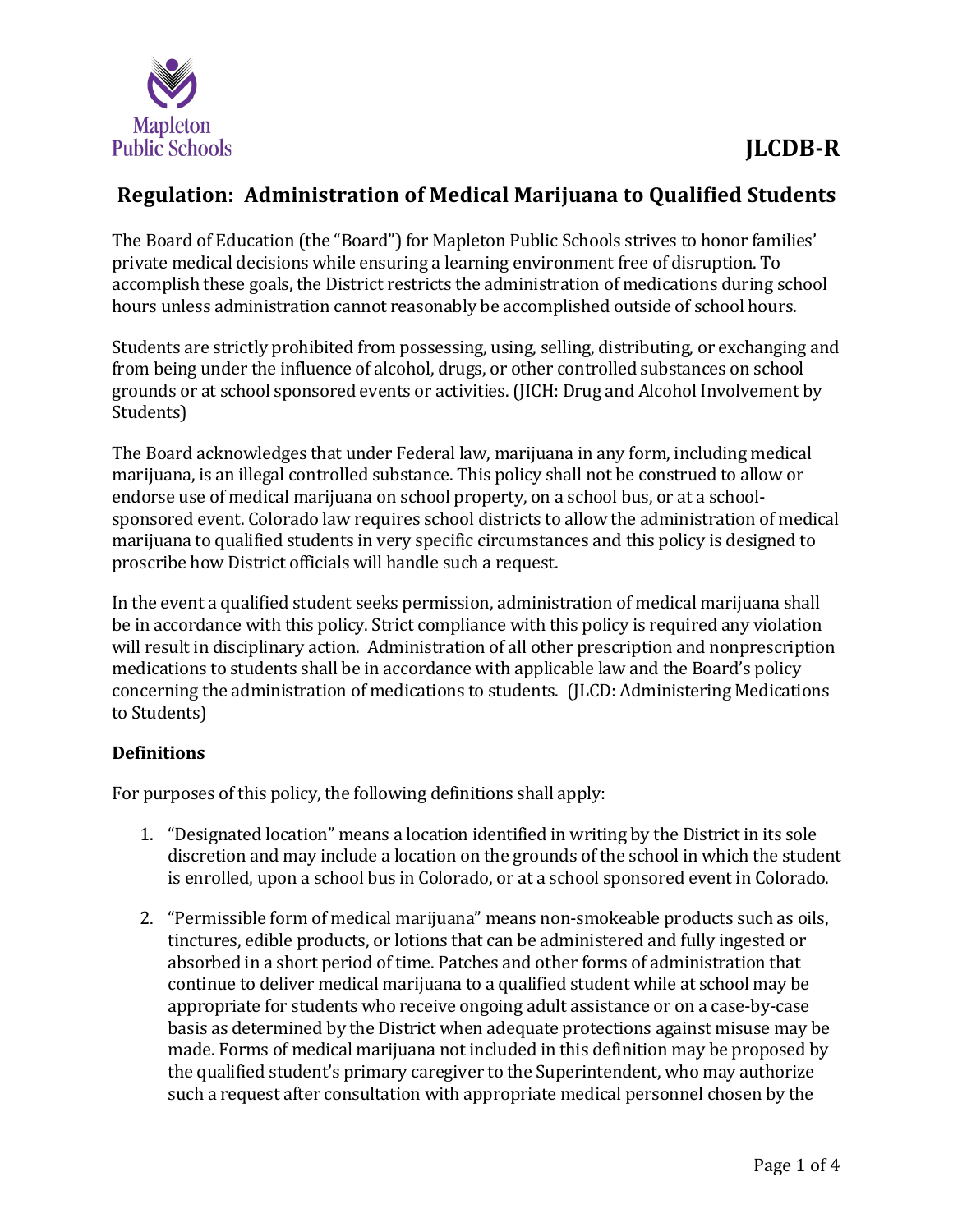

District.

- 3. "Primary caregiver" means the qualified student's parent, guardian, or other responsible adult over eighteen years of age who is identified by the student's parent/guardian as the qualified student's primary caregiver. In no event shall another student be recognized as a primary caregiver. Any primary caregiver seeking access to school or District property, a school bus, or school-sponsored event for purposes of this policy must comply with the Board's policy and/or procedures concerning visitors to schools and all other applicable policies.
- 4. "Qualified student" means a student who holds a valid registration from the State of Colorado (license issued by the Colorado Department of Public Health and Environment) for the use of medical marijuana and for whom the administration of medical marijuana cannot reasonably be accomplished outside of school hours.

#### **Permissible Administration of Medical Marijuana to a Qualified Student**

A qualified student's primary caregiver may administer a permissible form of medical marijuana to a qualified student in a designated location if all of the following parameters are met:

- 1. The qualified student's parent/guardian provides the school with a copy of the student's valid registration from the State of Colorado authorizing the student to receive medical marijuana;
- 2. The qualified student's parent/guardian signs a written acknowledgement assuming all responsibility for the provision, administration, maintenance, and use of medical marijuana under State law, and releases the District from liability for any injury that occurs pursuant to this policy;
- 3. The qualified student's parent/guardian or primary caregiver shall be responsible for providing the permissible form of medical marijuana to be administered to the qualified student;
- 4. The District determines, in its sole discretion, that a location and a method of administration of a permissible form of medical marijuana are available that do not create risk of disruption to the educational environment or exposure to other students;
- 5. After administering the permissible form of medical marijuana to the qualified student, the student's primary caregiver shall remove any remaining medical marijuana from the grounds of the school, District, school bus, or school- sponsored event; and
- 6. The District prepares, with the input of the qualified student's parent/guardian, a written plan that identifies the form, designated location(s), and any protocol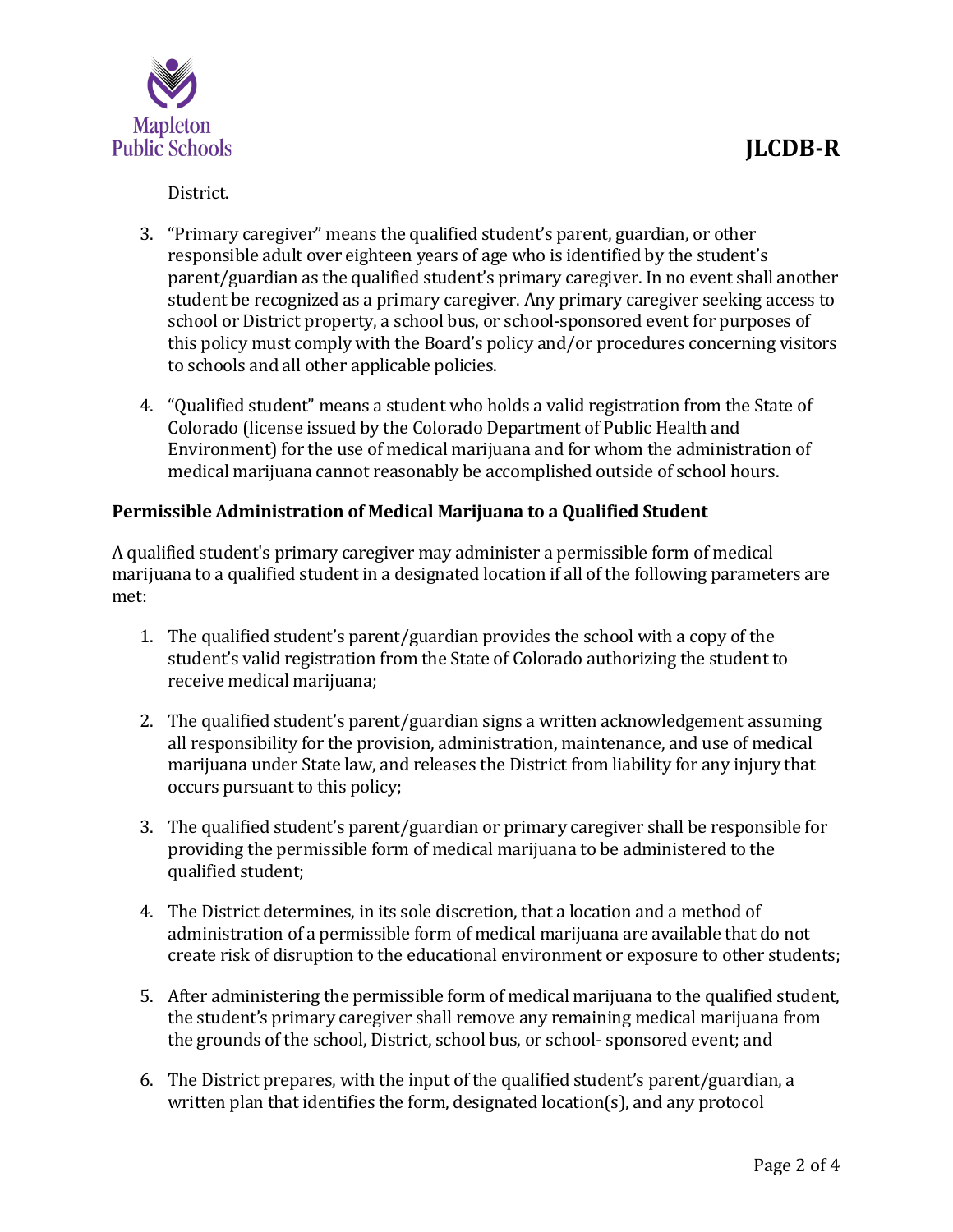

regarding administration of a permissible form of medical marijuana to the qualified student. The written plan shall be signed by the school administrator, the qualified student, the qualified student's parent/guardian, and the qualified student's primary caregiver.

### **Additional Parameters**

No student is ever permitted to possess marijuana, including medical marijuana, on school or District property, a school bus, or at a school-sponsored event. Nor is a student ever permitted to self-administer medical marijuana on school or District property, a school bus, or at a school-sponsored event.

School personnel shall not administer or hold medical marijuana in any form. In the event that a student is found to be in possession of marijuana, including medical marijuana, on school or District property, a school bus, or at a school-sponsored event, it shall be confiscated and dealt with in accordance with District policies related to student possession of controlled substances or alcohol.

No student, the student's parent(s)/guardian(s), or primary caregiver has the right to demand access to any general or particular location on school or District property, a school bus, or at a school-sponsored event to administer medical marijuana. The District shall determine, in its sole discretion, the location for administration and shall ensure administration does not create a risk of disruption to the educational environment or exposure to other students.

Medical marijuana shall not be administered on school grounds, school buses, or schoolsponsored events located on federal property or any other location that prohibits marijuana on its property, under any circumstances.

Permission to administer medical marijuana to a qualified student may be limited or revoked if the qualified student and/or the student's primary caregiver violates this policy or demonstrates an inability to responsibly follow this policy's parameters.

Student possession, use, distribution, sale, or being under the influence of marijuana inconsistent with this policy may be considered a violation of Board policy concerning drug and alcohol involvement by students or other Board policy and may subject the student to disciplinary consequences, including suspension and/or expulsion, in accordance with applicable Board policy.

The Board's intention in adopting this policy is to comply fully with Federal and State laws. In the event that the Federal government indicates that the District's federal funds are jeopardized by this policy, the Board declares that this policy shall be suspended immediately and that the administration of any form of medical marijuana to qualified students on school property, on a school bus, or at a school-sponsored event shall not be permitted. The District shall post notice of such policy suspension and prohibition in a conspicuous place on its